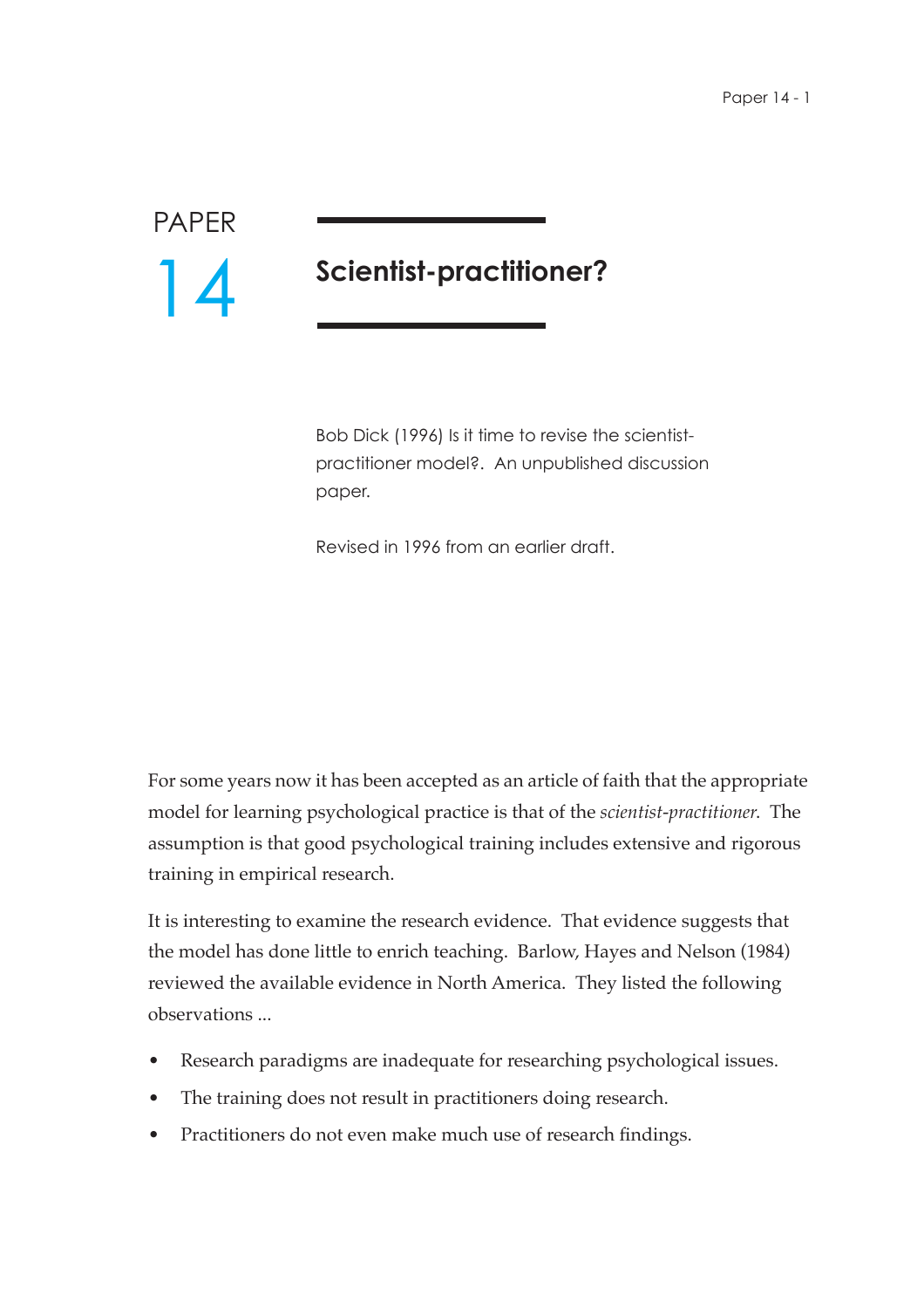Research has little influence on practice.

And Barlow et. al. are supporters of the scientist-practitioner model.

Their comments addressed clinical psychological practice, and in the United States. A somewhat more recent study showed similar results for clinical psychology in Australia. Martin (1989) questioned Australian and UK clinical psychology programs. All who responded reported that their program was based on the scientist practitioner model. Yet the majority of clinical psychologists didn't publish articles. For that matter, they didn't present conference papers, prepare manuscripts, write research papers for internal circulation, or write reviews. I suspect this is still true.

There is other local evidence from a study done at about the same time as that by Barlow et.al. Johnston (1984) evaluated the four year psychology program at the University of Queensland. The most common complaint at that time, from graduates of one, three and five years standing, was of an overemphasis on research and statistics and an underemphasis on practitioner skills.

Regular evaluations were carried out of the University of Queensland coursework masters program in organisational psychology (for example Dick, 1992). Regularly, graduates, students and employers commented favourably on the emphasis on skills over conventional research methods, and the inclusion of qualitative research methods.

To return to the Barlow et. al. study... Barlow and his colleagues recognised the need for methods more suited to practice. It was on this basis that they were able to argue that the scientist-practitioner model still deserved our allegiance. They seem to assume that the scientist-practitioner model integrates theory and practice.

I want to suggest, however, that there is a profound difficulty with this view.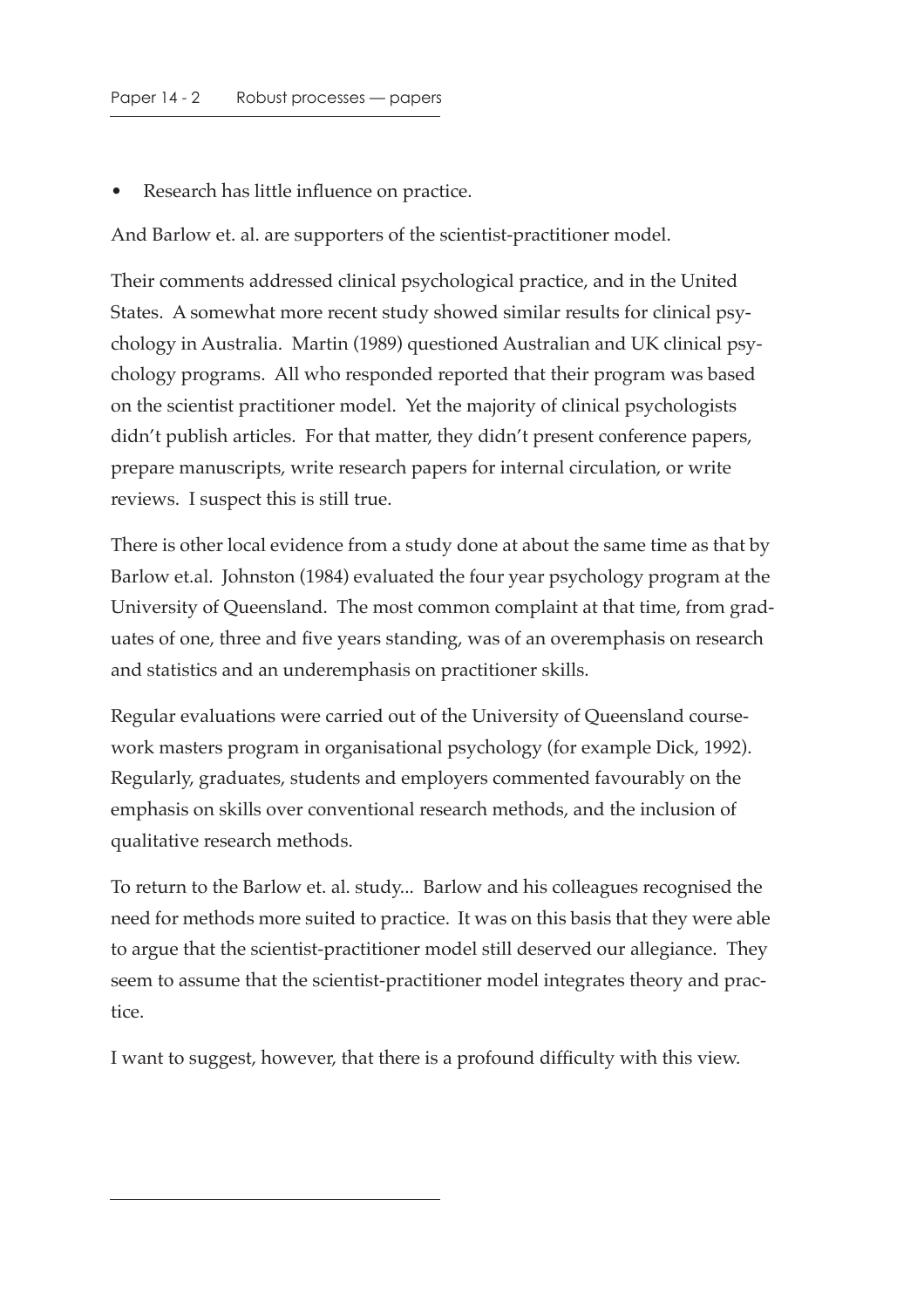The difficulty, I suspect, is that there are two scientist-practitioner models — the one we use to justify the way psychologists are trained, and the one we act out in our academic institutions. Argyris and Schön (1974, 1996; Argyris, 1993) would call these our espoused theory and theory in use respectively. And as Argyris and Schön reiterate often, people have trouble recognising the gap between what is preached and what is practised.

The espoused version of the model supports what one might call *sceptical empiricism*. It values evidence which is used for a sceptical evaluation of methods of practice. The in-use version teaches primarily those approaches to research which are appropriate to laboratory-experimental studies when all variables can be controlled and the experimenter can be a dispassionate observer.

The results are what one would expect. As Barlow and his colleagues have already noted, there is a gap between research and practice. The gap has closed little since the scientist-practitioner model was first adopted in North America.

Closer to home, the 1986 Annual Conference of the Australian Psychological Society adopted as its theme "Bridging the gap between theory, research and practice". In the light of the preceding discussion, this is a laudable aim.

It just so happens that there is a research paradigm in which there is little gap to bridge. It is action research, where theory, research and practice happen at the same time. Curiously, as far as I know, no paper given at the conference acknowledged action research. Certainly, only a few of the studies reported there were done within a framework resembling action research.

Action research is a practitioner-developed methodology. It was apparently due in the first instance to Lewin (e.g. 1946, though some attribute it to Collier, 1945, who published before Lewin). It is also the theoretical base chosen by French and Bell (1985) for the standard text (and handbook) in the field of organisation development.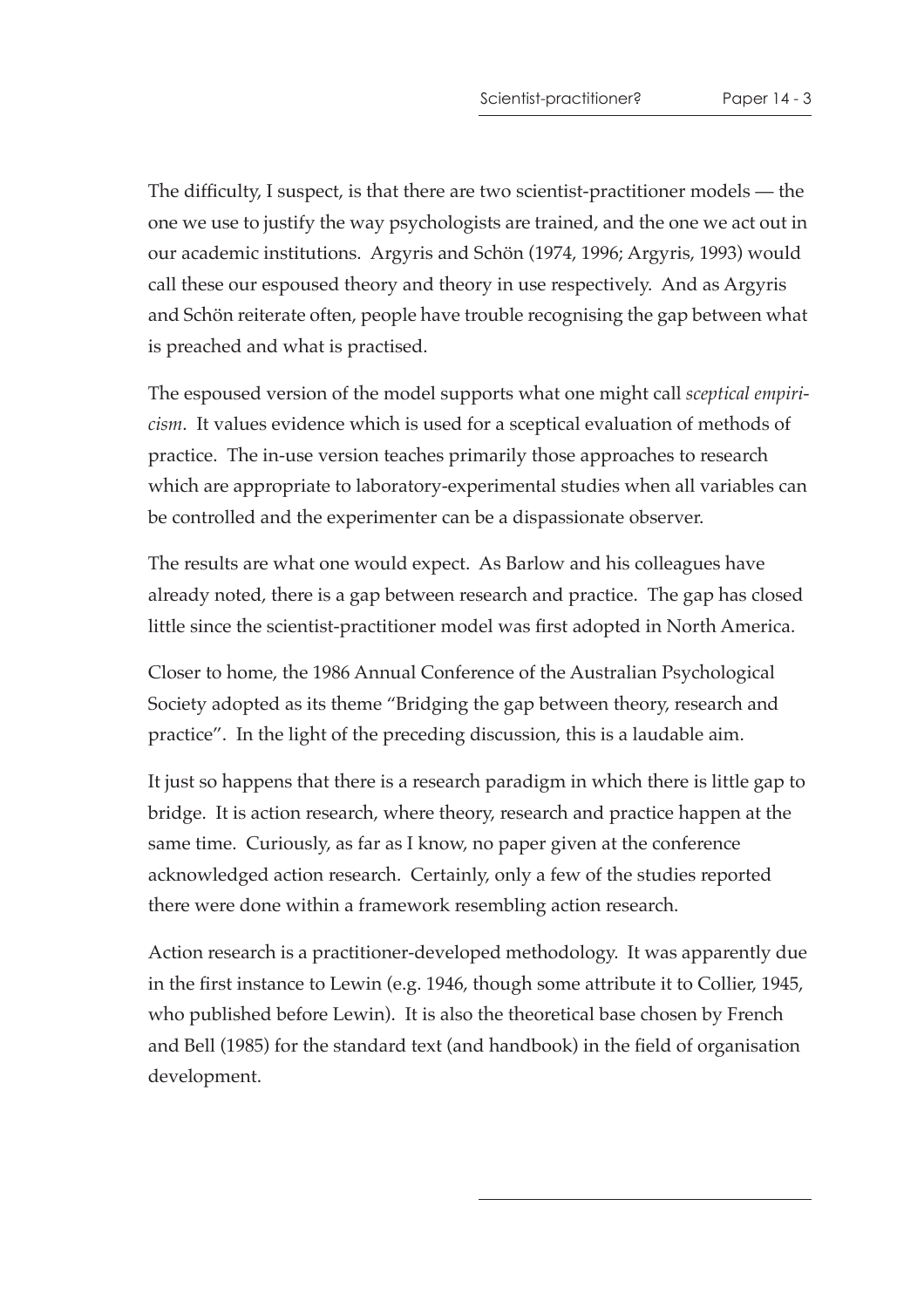(Unlike positivist research, action research does not depend upon the choice of a precise research question and method before a study begins. Question, method and answer are refined progressively as the research proceeds. It is therefore admirably suited to use by practitioners, who most often do case study research—that is, when they do any at all.)

Action research is entirely consistent with the *sceptical empiricist* version of the scientist-practitioner model. It is an approach which pursues the dual goals of action and research. As the practitioner carries out her interventions, she simultaneously refines her understanding of the situation and the theories and methods she is using. Theory and practice develop simultaneously and within the same procedure.

This makes for good learning, good practice, and useful theory. And I think that it is the way many effective practitioners already operate. At least informally, it characterises the work of many of the more effective practitioners I have worked with.

I hasten to add two caveats. Firstly, I have nothing against other research methods. Secondly, I have no wish to hold up action research as an ideal.

For the first of these, action research is very poor at researching causal models. It yields results which accumulate slowly. While it suits practitioner research, it can be complemented by the more focussed but less "ecologically valid" approaches in the laboratory. Its approach, usually qualitative, does not make for easy replication.

As for action research being any kind of ideal, that is clearly nonsense. The field of organisation development, for example, is as much characterised by ideology and contradiction as any other human endeavour.

The point I *do* wish to make is this... there is available a methodology which is designed to address the very issues which the scientist-practitioner model has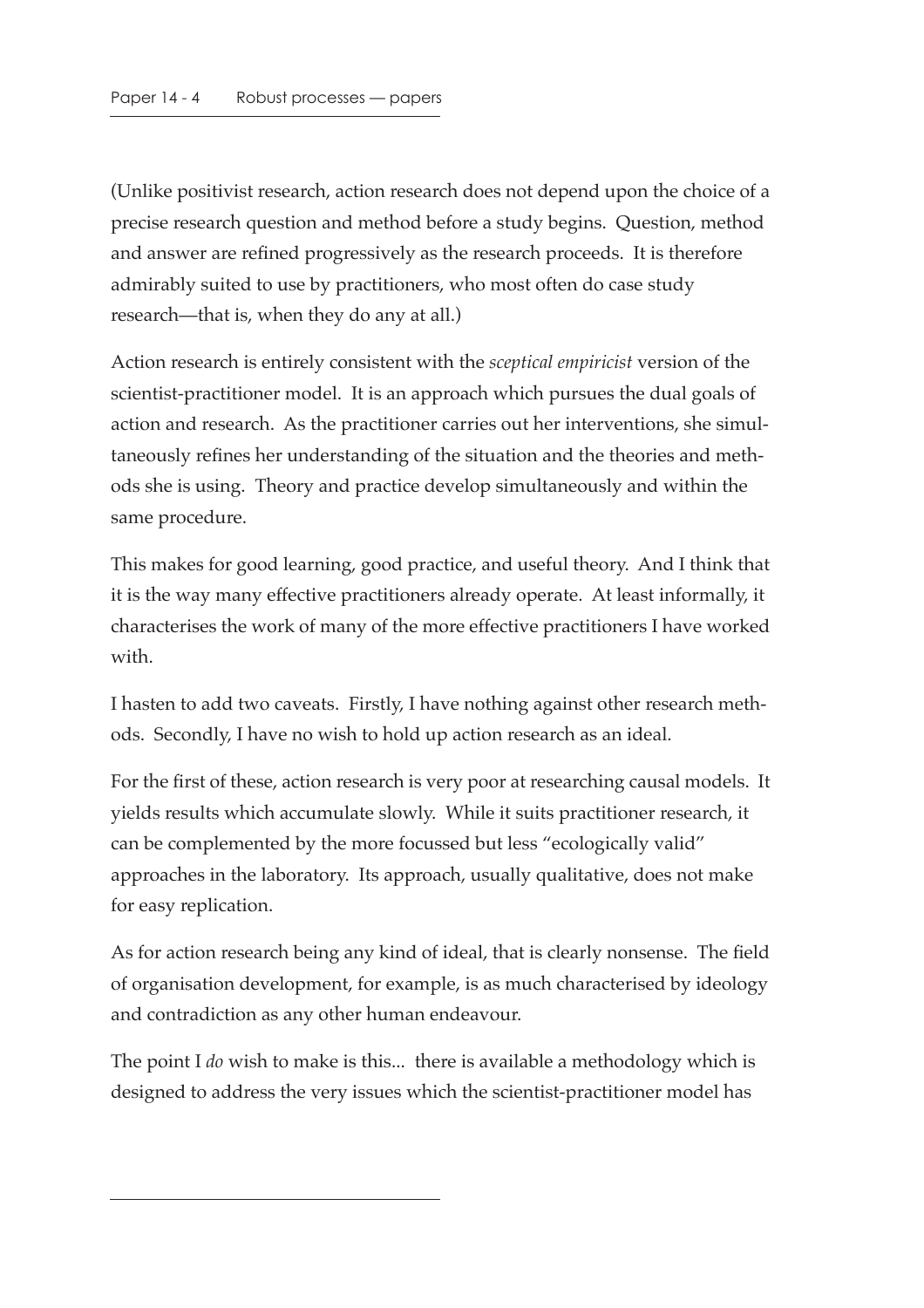dealt with unsuccessfully. It is consistent with the espoused scientist-practitioner ideology. It just happens to be rather different from what actually happens in much of psychological training.

It also assumes that practice leads theory rather more often than theory leads practice. This may go against the current ideology in psychology. But as Barlow et. al. acknowledge of clinical practice, that is the reality.

The time has come, perhaps, for a renaming of the dominant paradigm. Action research works within what might be called a problem-solving approach. The sceptical empiricism which scientists value is part of it. Practical outcomes, however, are also valued. It may be that through the adoption of such a model in psychology, theory, research and practice might become closer than they presently are. We might actually turn out graduates who use their practice to inform theory, and theory to inform their practice.

It may be that here is a way for psychology to capture the spirit of the scientistpractitioner model—by abandoning its terminology and adopting instead that of the practitioner as sceptical problem solver and action-researcher.

There are changes occurring in the scientific and psychological community. The evaluation literature (including Lee Cronbach and his colleagues, 1980) increasingly argues that qualitative data have an important place. There are exciting new qualitative methodologies which promise to have immediate and fruitful application within psychological practice, especially outside clinical psychology. I would include here the "action science" of Argyris, Putnam and Smith (1985) and the soft systems methodology of Checkland (1981, 1992). It is of interest that Checkland began in operations research, but found that to apply systems methods in organisational settings required that he move to the use of qualitative data. Cook and Shadish (1986), in a major review of evaluation, decided that reality had pushed evaluation methodologies in the same direction. There are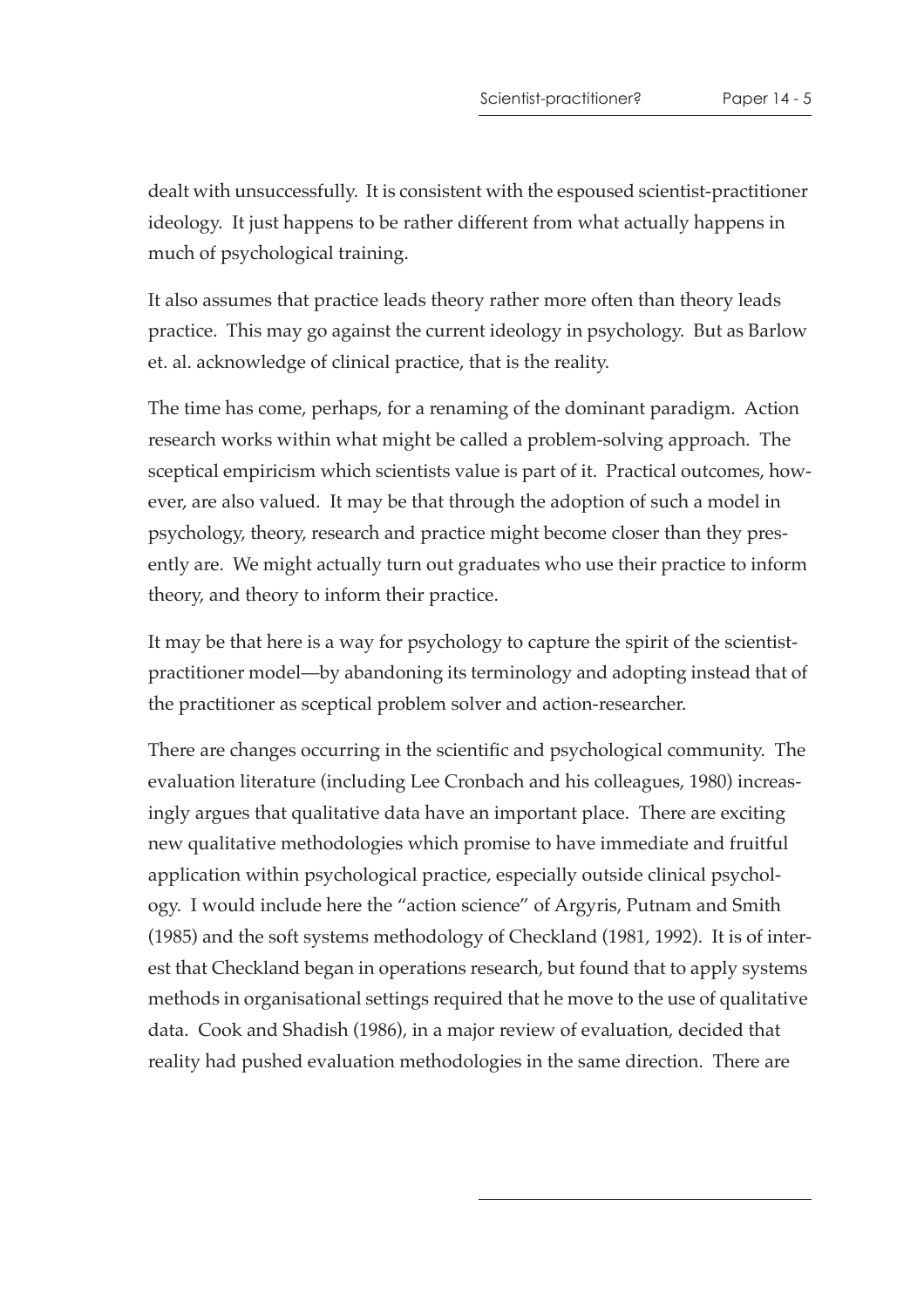the more rigorous versions of action research pioneered by Kemmis and his colleagues (for example Carr and Kemmis, 1986) at Deakin University.

> — Bob Dick (Revised March 1996)

## **References**

- Argyris, C. (1993) *Knowledge for action: a guide to overcoming barriers to organisational change*. San Francisco: Jossey-Bass.
- Argyris, C. and Schön, D.A. (1974), *Theory in practice: increasing professional effectiveness*. San Francisco, Ca.: Jossey-Bass.
- Argyris, C., and Schon, D.A. (1996) *Organisational learning II: Theory, method and practice*. Reading: Addison-Wesley.
- Argyris, C.; Putnam, R. and Smith, D.McL) 1985) *Action science: concepts, methods and skills for research and intervention*, San Francisco, Ca.: Jossey-Bass.
- Barlow, D.H., Hayes, S.C., and Nelson, R.O. (1984), *The scientist practitioner: research and accountability in clinical and educational settings*, New York: Pergamon.
- Carr, W. and Kemmis, S (1986) *Becoming critical: education knowledge and action research*, London: Falmer Press.
- Checkland, P. (1981), *Systems thinking, systems practice*, Chichester: Wiley.
- Checkland, P. (1992) From framework through experience to learning: the essential nature of action research. In C.S. Bruce and A.M. Russell, *Transforming tomorrow today* (2nd World Congr. on Action Learning). Brisbane: Action Learning Action Research & Process Management Association.
- Collier, J. (1945) United States Indian Administration as a laboratory of ethnic relations, *Social Research*, 12 (May), 275-276.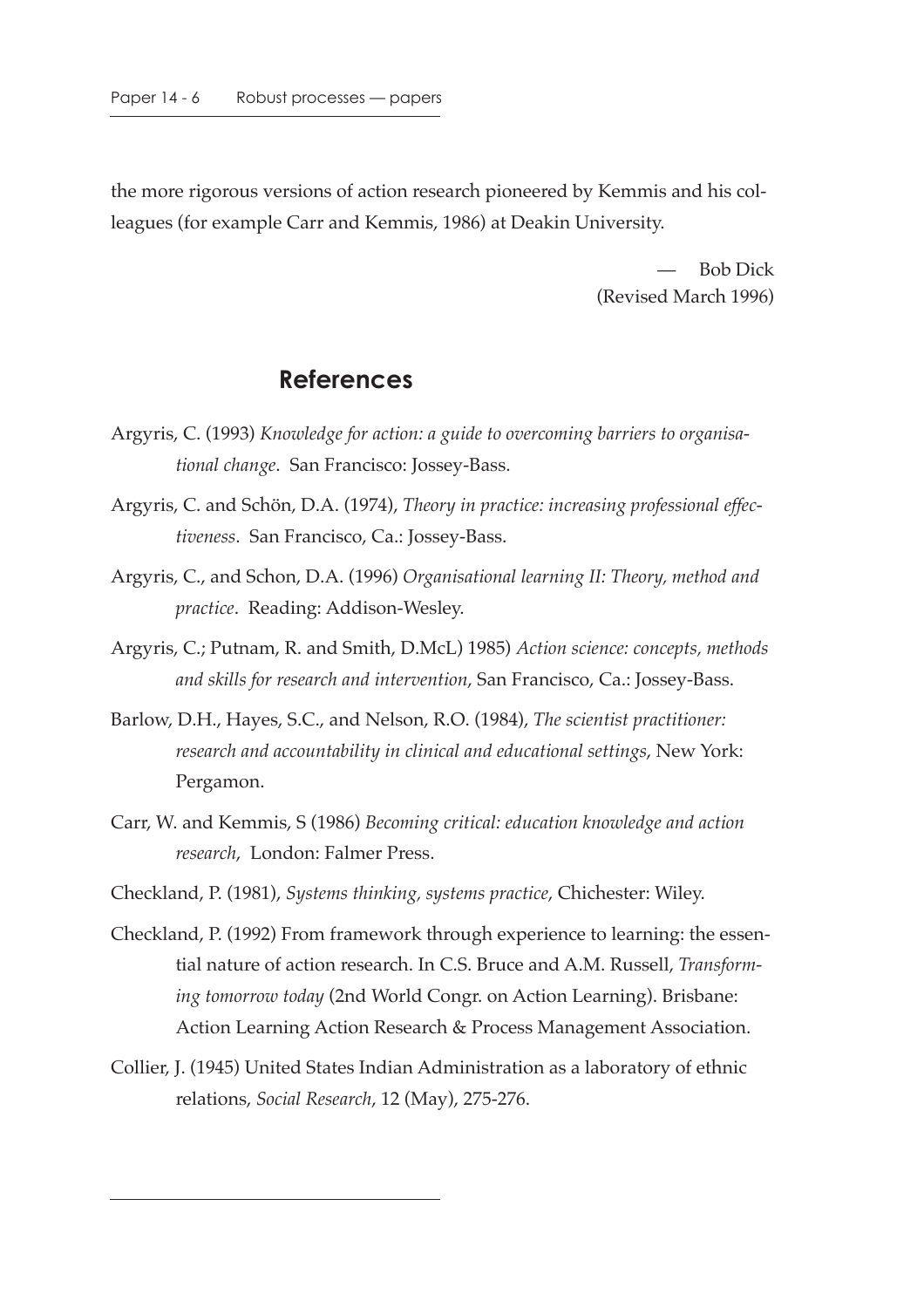- Cook, T.D. and Shadish, W.R. (1986) Program evaluation: the worldly science, *Annual Review of Psychology*, 37, 193-232.
- Cronbach, L.J.; Ambron, S.R.; Dornbusch, S.M.; Hess, R.D.; Hornik, R.C.; Phillips, D.C.; Walker, D.F.; and Weiner, S.S. (1980), *Toward reform of program evaluation: aims, methods and institutional arrangements*. San Francisco: Jossey-Bass.
- Dick, B. (1992) Planning day for Master of Organisational Psychology Program — 8 March 1992: Brief report. Unpublished paper, The University of Queensland, Department of Psychology.
- French, W.L. and Bell, C.H. Jr. (1995), *Organisation development: behavioural science interventions for organisation improvement*, fifth edition. Englewood Cliffs, NJ.: Prentice-Hall.
- Johnston, D. (1984) Psychology in the 1980s: the ongoing search for an education and a career. Unpublished Honours thesis, The University of Queensland, Department of Psychology.
- Lewin, K. (1946), Action research and minority problems. *Journal of Social Issues*, 2, 34-46.
- Martin, P.R. (1989), The scientist-practitioner model and clinical psychology: time for change? *Australian Psychologist*, 24, 71-92.